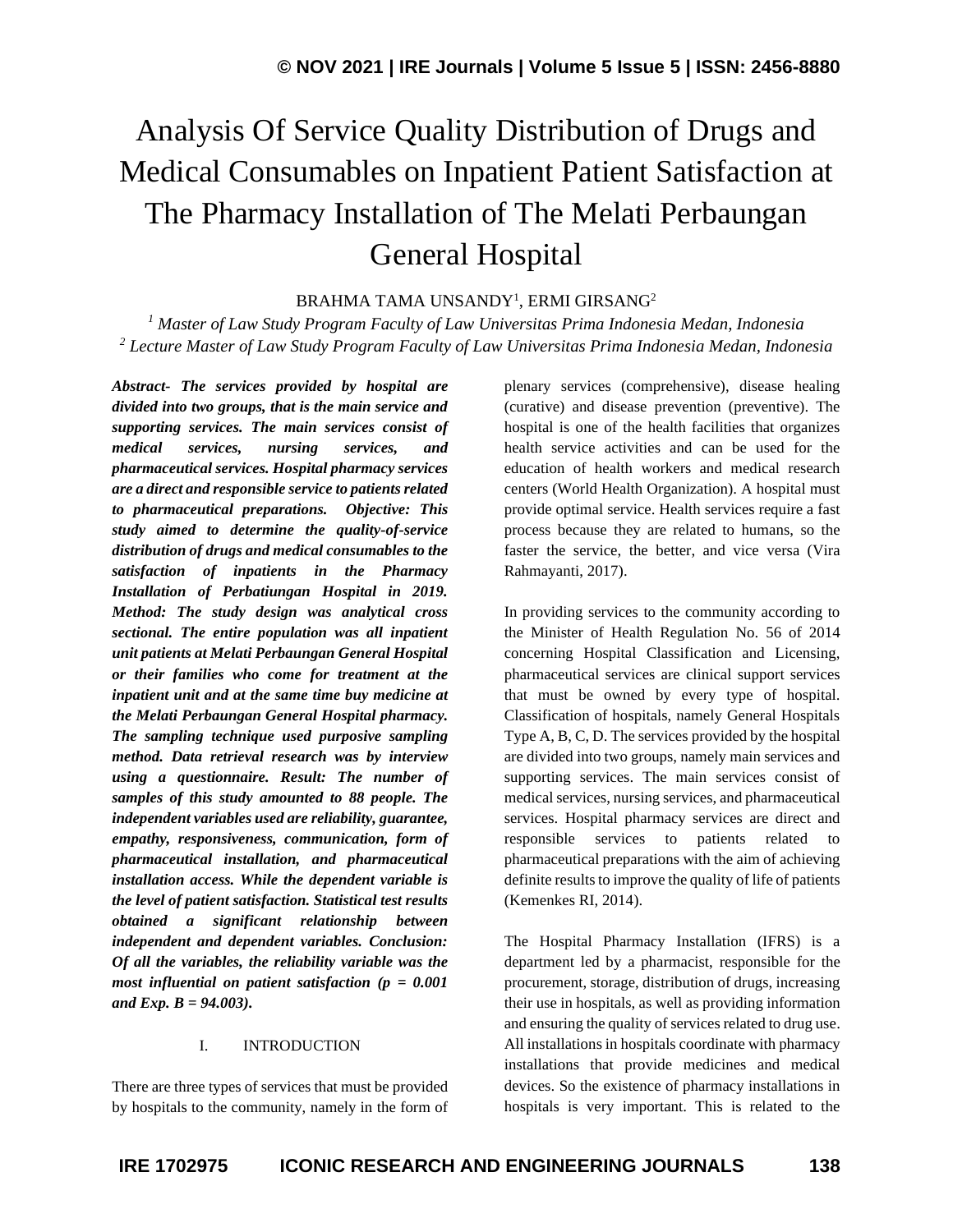functions of the pharmaceutical installation itself, namely: (1) procurement, distribution and supervision of all medicines, (2) evaluation and broad dissemination of information about drugs and their use for hospital staff and patients and (3 ) monitor and ensure the quality of drug use (Directorate General of Pharmacy and Medical Devices, Ministry of Health RI, 2016).

Pharmaceutical services include the provision and distribution of all pharmaceutical supplies, including the provision of information that can guarantee the quality of services related to drug use, therefore requires fairly strict monitoring activities. Because monitoring is an attempt to monitor or assess the pattern of drug use. The hospital distribution system is a harmonious, integrated and patient-oriented network of facilities, personnel, procedures and quality assurance in the delivery of pharmaceutical supplies and their information to patients. (Febriawati, 2017).

In 2018, The American Society of Health-System Pharmacist (ASHP) conducted a study that aims to analyze the distribution process of drugs and medical devices for inpatients in hospitals, the technology used for drug distribution, drug preparation, and use of drug registers. This study was conducted at 6812 hospitals in America. The results of this study are the increase in distribution time compared to previous years due to increased workloads, demands to reduce costs, shortage of labor including personnel in Pharmacy and Nursing Installations (ASHP, 2018).

McNally (2017) also conducted research in Australian hospitals in analyzing the comparison of the occurrence of medication errors in the use of traditional drug distribution systems and UDD. The results obtained from 6.7-20.7% often occur in non-UDD systems compared to UDD systems, namely 0.5- 7.23%.

Raveendran (2016) conducted a study to analyze patient satisfaction with the service of a decentralized drug distribution system in hospitals in South India. Among 800 patients who were interviewed, 585 patients (73.12%) were very satisfied, 204 patients (25.5%) were satisfied and 11 patients (1.37%) were not satisfied with the service.

Rosyidah (2014) conducted a study comparing the use of the UDD and non-UDD systems in the PKUU Muhammadiyah Yogyakarta general hospital against medication errors. From the results of the study by taking 100 medical records consisting of 50 medical records of the UDD ward and 50 medical records of the non-UDD wards, the percentage of medication errors due to drug interactions in the UDD ward was 11.84% and the non-UDD ward was 18.06%. Meanwhile, medication errors due to drug contraindications were obtained in the UDD ward of 0.32% and non-UDD 1.64%. This shows that the use of the UDD drug distribution system has a smaller percentage of medication errors compared to non-UDD. Pujianti (2014) conducted an analysis of the impact of the implementation of the UDD system on the satisfaction of inpatients at Jogja International Hospital (JIH). From this study, it was found that 70- 90% of patients were satisfied with the impact of implementing the UDD system.

In addition, in 2009 a study was conducted at the Pharmacy Installation of the Jogja International Hospital regarding drug distribution. It can be concluded that the distribution system in the inpatient unit is a unit dose dispensing system, floorstock, individual prescription and emergency stock. The suitability of the use of the drug distribution system in pharmacy installations has not experienced problems because Jogja International Hospital is still new in operation (Wijayanti et al, 2011).

Based on the results of research at the Pharmacy Installation of the Malingping Hospital, the steps for distributing drugs and medical devices at the Pharmacy Installation of the Malingping Hospital are: requests from the room to the distribution section then distribution recaps requests for drugs and medical devices in the room then requests for distribution to the pharmacy warehouse and from distribution are issued to each room. The distribution mechanism of drugs and medical devices at the Pharmacy Installation of the Malingping Regional General Hospital is generally effective because drugs and medical devices are distributed evenly to meet the needs of patients in need, this is proven by the delivery and receipt of drugs that are always on time, right type and the right amount (Nita et al, 2015).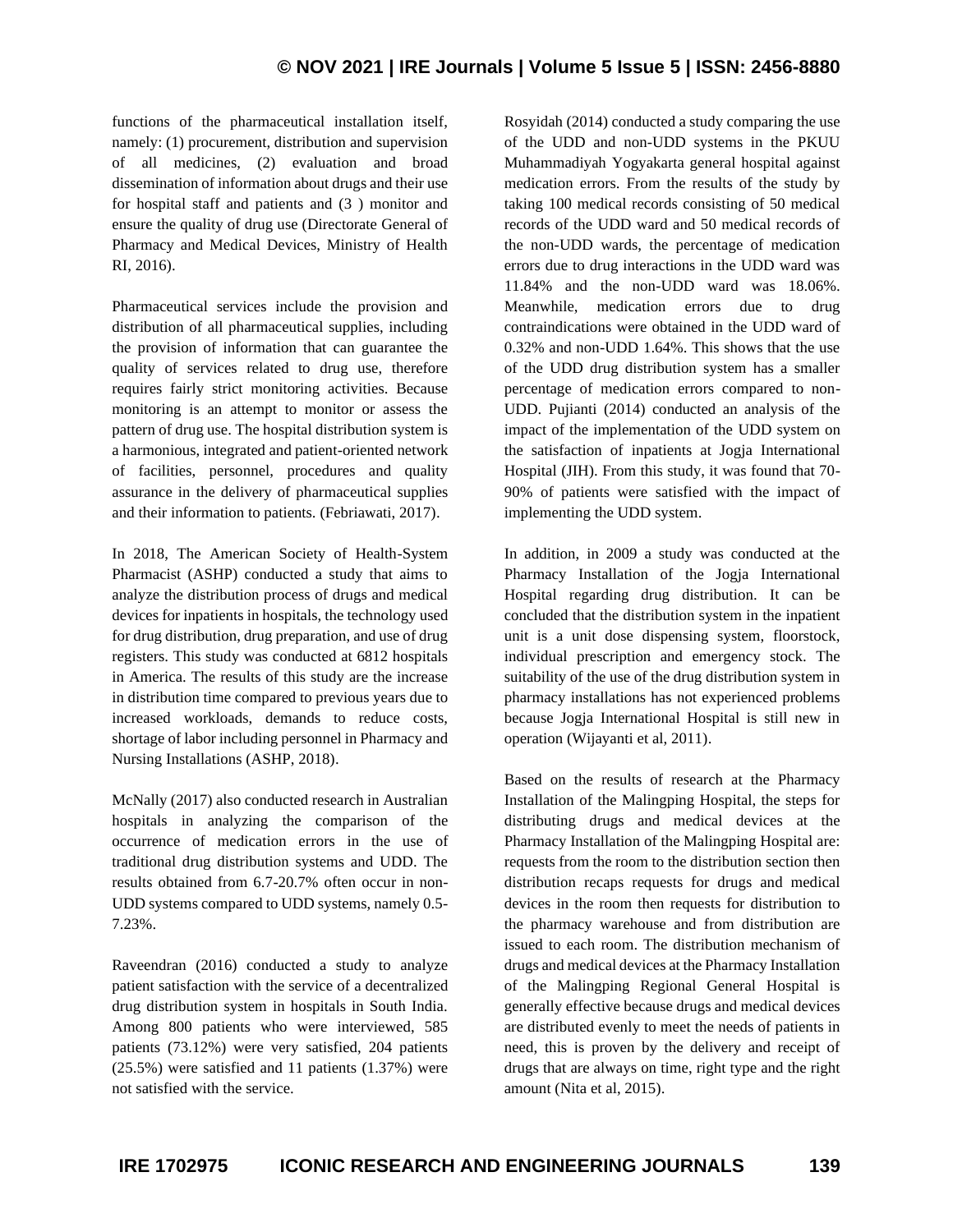In addition, in 2013 research was conducted on the Overview of Drug Management Implementation at the Pharmacy Installation of the Medan Haji Hospital. The results of this study are drug procurement often occurs in drug vacancies and the distribution of drugs in the pharmacy installation of the Medan Haji Hospital is not regularly distributed. Based on the results of interviews with the informant, the head of the installation and the head of the pharmacy warehouse at Haji Medan Hospital, it was stated that the distribution of drugs was based on the needs listed in the stock card, where the stock card would later be used to record drug mutations, such as: receipt, expenditure, lost, damaged or expired. (Rahmah, 2013).

### II. RESEARCH METHODS

This research is a cross sectional study conducted at RSU Melati Perbaungan with a population of all patients in the inpatient unit at RSU Melati Perbaungan as many as 734 people and a sample of 88 respondents. To obtain data using a questionnaire and the data obtained were analyzed by bivariate and multivariate analysis.

#### III. RESULT AND DISCUSSION

#### *A. Bivariate Analysis*

1. Cross Tabulation Between Pharmacy Installation Officer Reliability and Inpatient Patient Satisfaction

| Reliability | <b>Patient Satisfaction</b> |      |            |               |          |
|-------------|-----------------------------|------|------------|---------------|----------|
|             | Satisfied                   |      | <b>Not</b> |               |          |
|             |                             |      | satisfied  |               |          |
|             | n                           | $\%$ | n          | $\frac{0}{0}$ | $p=0,04$ |
| Enough      | 27                          | 30.7 |            | 6.8           |          |
| Not enough  | ╮                           | 5.7  | 50         | 56.8          |          |

Based on the table above, it is known that of the 33 respondents with sufficient reliability, the majority were satisfied with 27 (30.7%) and found 6 respondents (6.8%) who were dissatisfied, while of the 55 respondents with less reliability, the majority stated dissatisfied as many as 50 (56.8%) and found 5 respondents (5.7%) who are satisfied. Furthermore, from the results of statistical tests obtained  $p$  value  $=$  $0.04 \leq 0.05$  which indicates that there is a significant relationship between the reliability of pharmacy installation officers and inpatient satisfaction.

Officer reliability is the patient's perception of the ability of the pharmacy installation staff to provide the promised service accurately and reliably from the first time without making any mistakes and delivering their services according to the agreed time. This dimension relates to the ability to provide services with a sympathetic attitude, timeliness of service, professionalism in serving patient prescriptions and an accurate recording system. Fulfillment of promises in service will reflect the credibility of the pharmacy installation. If the patient feels that the service received from the reliability aspect of the pharmacy installation officer is very good, the number who will buy or redeem the drug will increase, while if the patient feels disappointed with the reliability of the pharmacy installation officer, one form of patient disappointment is deciding not to buy or redeem medicine in that place.

The officer's reliability variable affects patient satisfaction because the patient's family complains that the queue is too long even though the patient's family needs the drug immediately. In addition, patients complain of incomplete drugs available in pharmacies and medical devices such as liquids. For example, a patient needs an RL type infusion fluid (Ringer Lactate) but because the fluid is not available, it is replaced with a NaCL type infusion fluid even though the procedure for treating a disease there is a type of disease that does not match the NacL infusion fluid but because the stock of infusion fluid needed by the patient is not available, it is replaced with intravenous fluids that are available at that time.

2. Cross Tabulation Between Pharmacy Installation Officer Assurance and Inpatient Patient Satisfaction

| ------------ |           |                             |            |      |          |  |
|--------------|-----------|-----------------------------|------------|------|----------|--|
| Assurance    |           | <b>Patient Satisfaction</b> |            |      |          |  |
|              | Satisfied |                             | <b>Not</b> |      |          |  |
|              |           |                             | satisfied  |      |          |  |
|              | n         | $\%$                        | n          | $\%$ | $p=0,03$ |  |
| Enough       | 11        | 12.5                        | -11        | 12.5 |          |  |
| Not enough   | 21        | 23.9                        | 45         | 51.1 |          |  |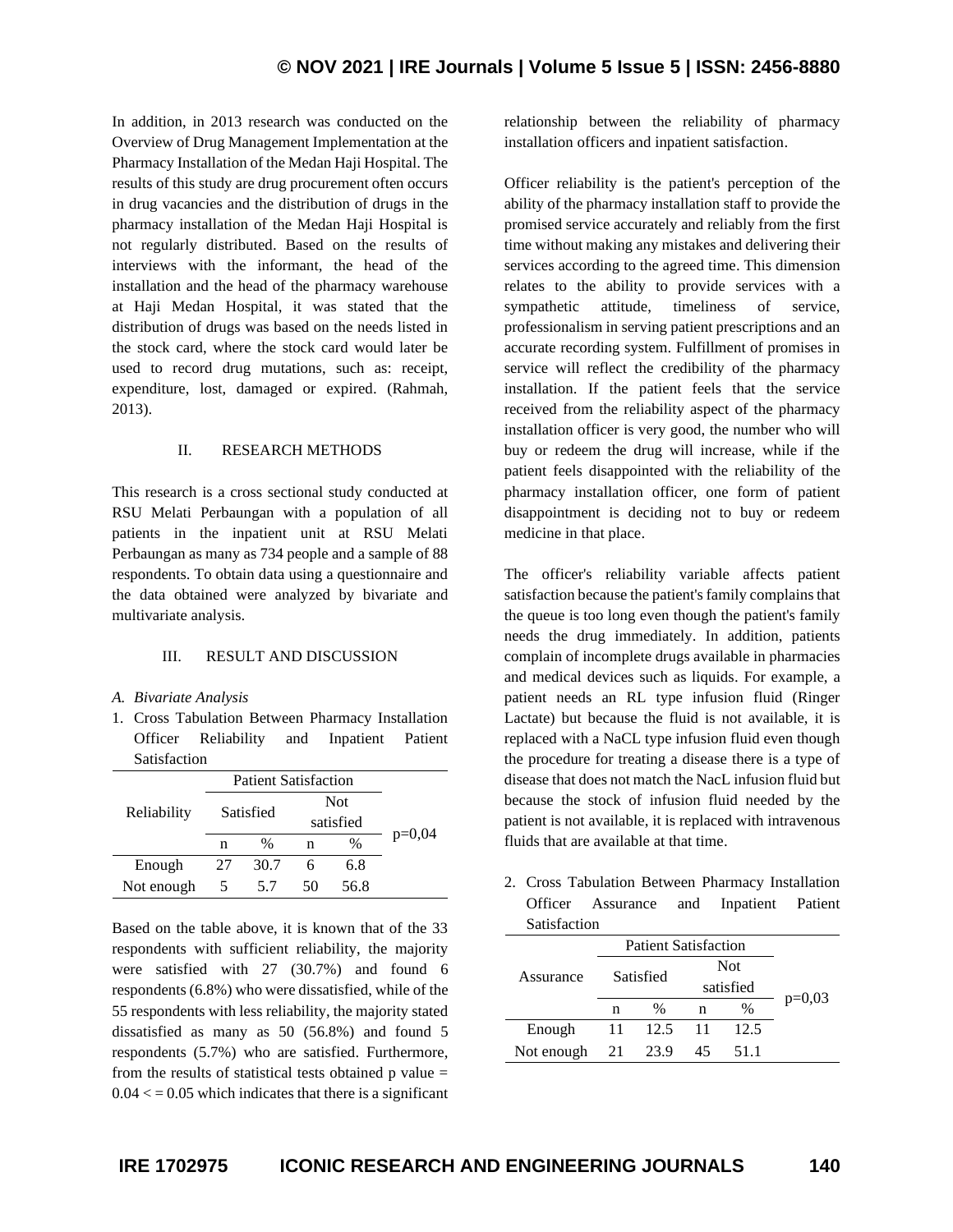Based on the table above, it is known that of the 22 respondents on Assurance officers who were quite satisfied and dissatisfied respectively 11 respondents (12.5%), while of the 66 respondents on Assurance who were not obtained the majority stated that they were not satisfied as much as 45 (51.1%) and found 21 respondents (23.9%) satisfied. Furthermore, from the results of statistical tests obtained p value =  $0.03 \lt$  = 0.05 which indicates that there is a significant relationship between the guarantee of pharmacy installation officers with inpatient satisfaction.

Assurance is the respondent's perception of knowledge and courtesy as well as the service ability of pharmacy installation officers in generating the confidence and trust of the respondent. Assurance includes the knowledge, ability, courtesy, trustworthiness of the staff, and freedom from danger, risk or doubt. Relates to the ability of employees to instill trust in customers, polite attitude and employee's ability to answer customer questions. If the patient feels that the service received from the guarantee aspect of the pharmacy installation officer is very good, the number who will buy or redeem the drug will increase, while if the patient feels disappointed with the guarantee of the pharmacy installation officer, one form of patient disappointment is deciding not to buy or redeem the drug in that place.

The staff assurance variable affects patient satisfaction because the patient's family complains that the staff is usually not friendly in providing friendly service assurance, for example, officers sometimes show unfriendly facial expressions to patients who are waiting in line. This is because the officers feel stressed by the patient's insistence to be served immediately. In addition, another problem is that there is no guarantee in terms of queuing order because there is no queue number available for the families of patients who are queuing, causing the patient's family to complain because patients who have been queuing for a long time feel that they are preceded by patients who have just queued. Not only that, there is also no guarantee of accuracy in drug administration because sometimes a patient's medication is confused with another patient's medication. This is due to the lack of thoroughness of officers in giving drugs.

3. Cross Tabulation Between Empathy of Pharmacy Installation Officers and Satisfaction of Inpatients

|            | <b>Patient Satisfaction</b> |               |            |               |          |
|------------|-----------------------------|---------------|------------|---------------|----------|
| Empathy    | Satisfied                   |               | <b>Not</b> |               |          |
|            |                             |               | satisfied  |               |          |
|            | n                           | $\frac{0}{0}$ | n          | $\frac{0}{0}$ | $p=0,02$ |
| Enough     | 28                          | 31.8          | 21         | 23.9          |          |
| Not enough |                             | 4.5           | 35         | 39.8          |          |

Based on the table above, it is known that of the 49 respondents with sufficient employee empathy, the majority were satisfied with 28 (31.8%) and 21 respondents (23.9%) were found to be dissatisfied, while the majority of the 39 respondents who lacked empathy were obtained 35 (39.8%) stated that they were dissatisfied and found 4 respondents (4.5%) who were satisfied. Furthermore, from the results of statistical tests obtained p value  $= 0.02 \le 0.05$  which indicates that there is a significant relationship between the empathy of pharmacy installation officers and inpatient satisfaction.

Empathy is individual attention given by service providers so that customers feel important, valued and understood by the company. The essence of this dimension is how the company convinces its customers that they are unique and special and can be described with personal attention to specific needs and to patient complaints where in general patients want to be treated and paid special attention by the pharmacy manager of the hospital pharmacy installation. This will increase their trust in the pharmacy installation of the hospital pharmacy. The attitude of the officers who are patient and painstaking in dealing with patients is enough to give satisfaction to the patient, besides that the officer has respect, is friendly, can understand the situation experienced by the patient well and can know what is expected of each patient, so that it will make the patient feel satisfied with the service. which is given. If the patient feels that the officer's empathy is very good, the number who will buy or redeem the drug will also increase, while if the patient feels disappointed with the officer's empathy, one form of patient's disappointment is deciding not to buy or redeem the drug at the place.

The officer's empathy variable affects patient satisfaction because the patient's family complains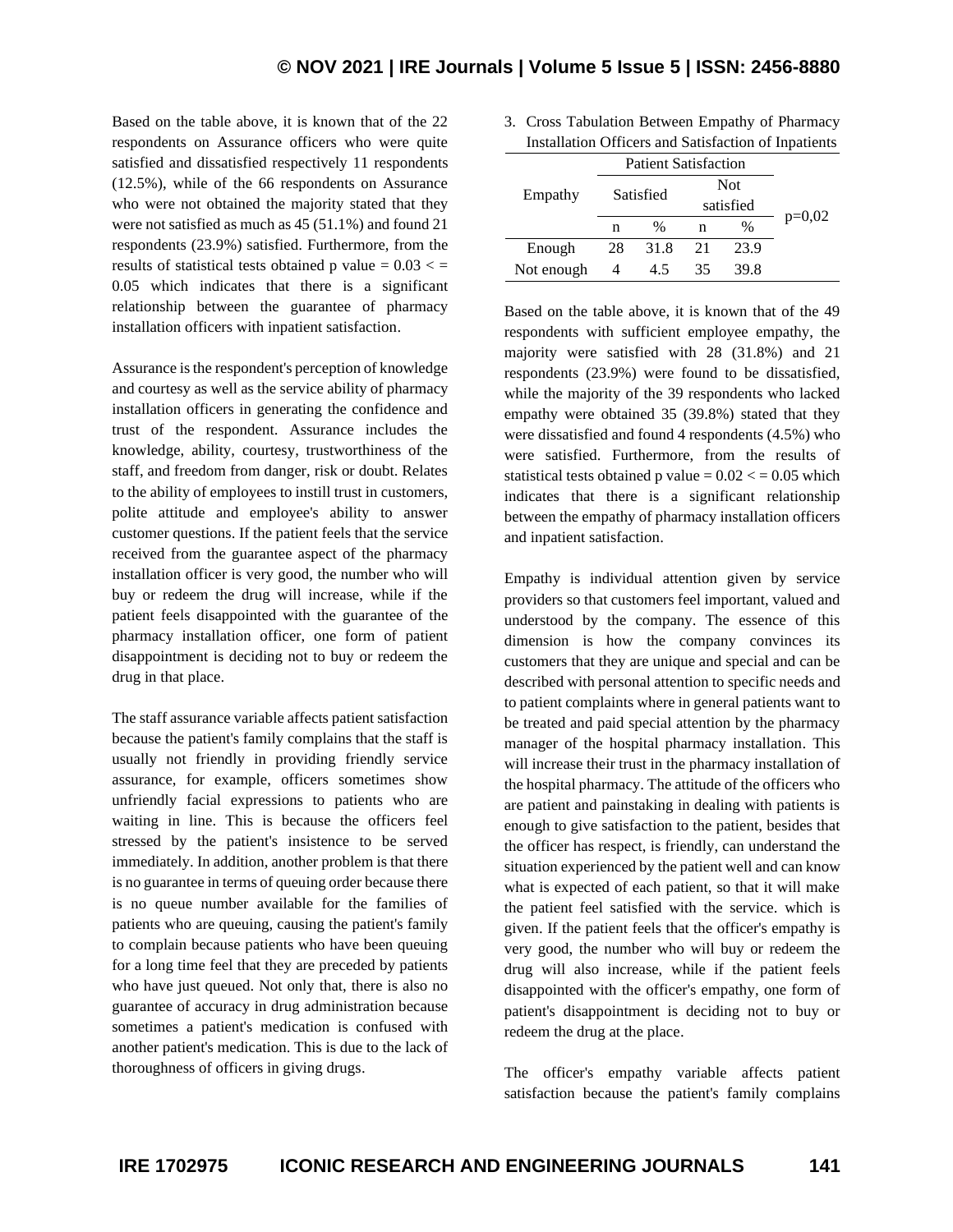about the attitude of the officer who sometimes discriminates against the patient's family who will take or redeem the drug because if the officer and the other patient's family know each other or have family relationships, the patient's family is the fastest service officer even though it is still there is a patient's family who has had their turn to be served and has been queuing for a very long time.

4. Cross Tabulation Between Responsiveness of Pharmacy Installation Officers and Inpatient Patient Satisfaction

|            | <b>Patient Satisfaction</b> |      |            |               |          |
|------------|-----------------------------|------|------------|---------------|----------|
| Responsive | Satisfied                   |      | <b>Not</b> |               |          |
| ness       |                             |      | satisfied  |               |          |
|            | n                           | $\%$ | n          | $\frac{0}{0}$ | $p=0,02$ |
| Enough     | 32                          | 36.4 | 20         | 22.7          |          |
| Not enough | 0                           | 0    | 36         | 40 9          |          |

Based on the table above, it is known that of the 52 respondents with sufficient response from officers, the majority were satisfied as many as 32 (36.4%) and found 20 respondents (22.7%) who were dissatisfied, while out of 36 respondents, the responses of officers who were not obtained were not. satisfied as much as 36 (40.9%). Furthermore, from the results of statistical tests obtained p value  $= 0.02 \le$  = 0.05 which indicates that there is a significant relationship between the responsiveness of pharmacy installation officers and inpatient satisfaction.

Responsiveness is the willingness to help customers and provide prompt and appropriate service. This dimension emphasizes attention and speed in dealing with customer requests, statements, complaints and difficulties. Pharmacy installation pharmacy Hospital is a location that is generally a place for someone to get health services. Therefore, health service providers must be able to respond to every patient complaint. Thus the high responsiveness of the pharmacy manager of the hospital pharmacy installation will give patients a sense of confidence that they will always be given the best service. If the patient feels that the service received from the responsiveness aspect of the officer is very good, the number who will buy or redeem the drug will increase, while if the patient feels disappointed with the responsiveness of the officer, one form of patient disappointment is deciding not to buy or redeem drugs at the hospital that place.

The officer's responsiveness variable affects patient satisfaction because the patient's family complains about the lack of responsiveness of the officer if there is a patient's family who needs information related to the drug they will redeem. Officers sometimes do not accommodate the needs of the patient's family for the drug information that the patient needs. Sometimes officers do not provide explanations about the rules for using drugs because the officers argue that the rules for using drugs are already listed on the label or drug packaging so there is no need to explain to the patient's family in detail about the rules for use when the officer should explain the procedure for using the drug because sometimes there are patients' families those who come to take medicine have problems with illiteracy so they need an explanation orally and in detail.

5. Cross Tabulation Between Pharmacy Installation Officer Communication and Inpatient Patient Satisfaction

|            | <b>Patient Satisfaction</b> |               |            |               |          |
|------------|-----------------------------|---------------|------------|---------------|----------|
| Communi-   | Satisfied                   |               | <b>Not</b> |               |          |
| cation     |                             |               | satisfied  |               |          |
|            | n                           | $\frac{0}{0}$ | n          | $\frac{0}{0}$ | $p=0,04$ |
| Enough     | 31                          | 35.2          | 16         | 18.2          |          |
| Not enough |                             | 11            | 40         | 45.5          |          |

Based on the table above, it is known that of the 47 respondents on sufficient officer communication, the majority were satisfied as many as 31 (35.2%) and 16 respondents (18.2%) were found to be dissatisfied, while the majority of 41 respondents on officer communication were not obtained. stated that 40 (45.5%) were dissatisfied and found 1 respondent (1.1%) who was satisfied. Furthermore, from the results of statistical tests obtained p value =  $0.04 <$  = 0.05 which indicates that there is a significant relationship between communication between pharmacy staff and inpatient satisfaction.

Communication means conveying information to customers in a language that is easy for them to understand and always listening to customer suggestions and complaints. This includes an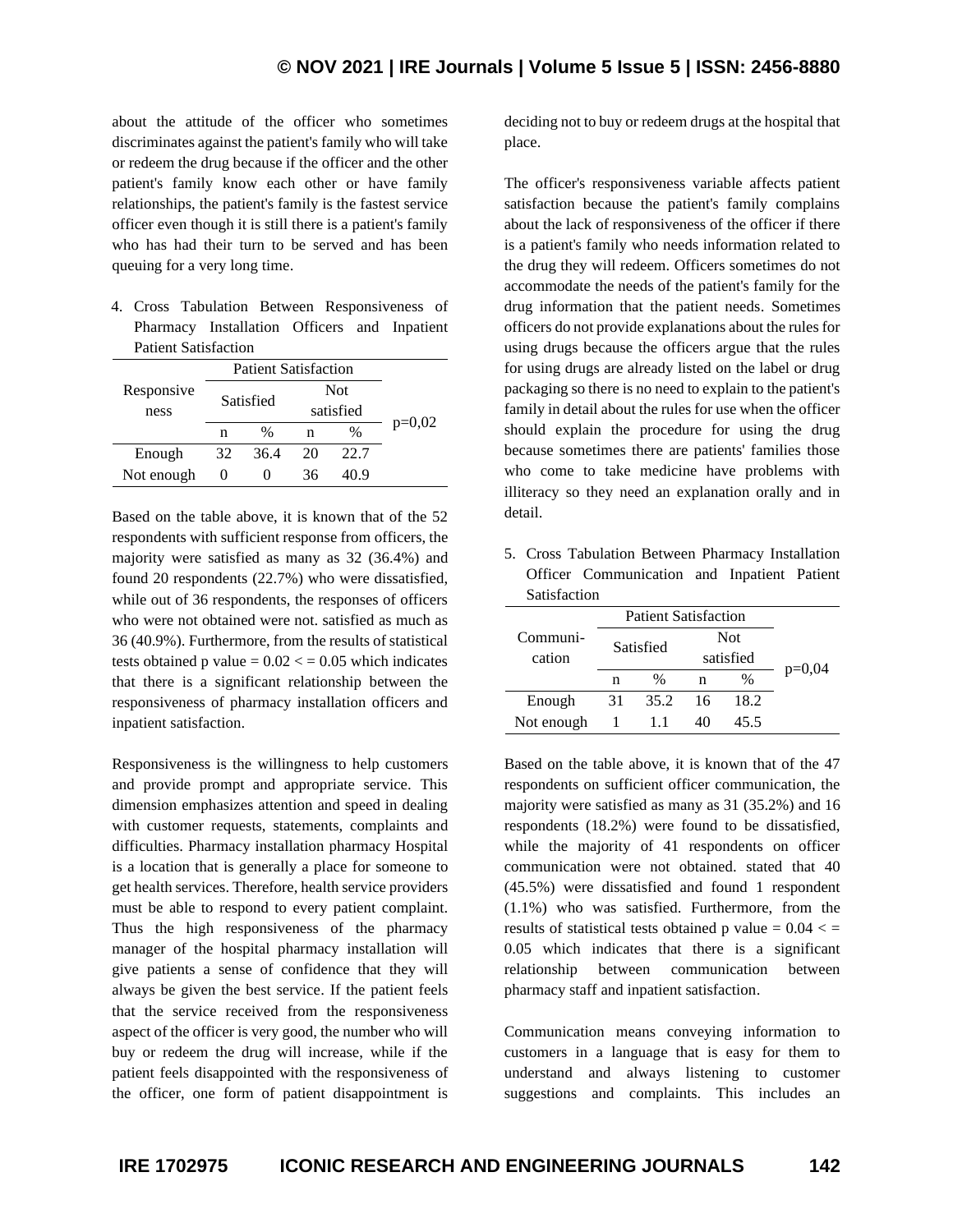explanation of the services/services offered, service fees, trade-offs between services and costs, as well as the process of handling potential problems that may arise. If the patient feels that the officer's communication is very good, the number who will buy or redeem the drug will also increase, while if the patient feels disappointed with the officer's communication, one form of patient disappointment is deciding not to buy or redeem the drug at the place.

Variables of access to service officers affect patient satisfaction because the patient's family complains that the officer does not provide accurate information regarding the explanation of the drug asked by the patient's family and sometimes conveys it in a convoluted manner so that it is difficult for the patient's family.

6. Cross Tabulation Between Pharmacy Installation Form and Inpatient Patient Satisfaction

| Pharmacy     |            | <b>Patient Satisfaction</b> |            |               |          |
|--------------|------------|-----------------------------|------------|---------------|----------|
| Installation |            | Satisfied                   | <b>Not</b> |               |          |
| Physical     |            |                             |            | satisfied     |          |
| Form         | n          | $\%$                        |            | $\frac{0}{0}$ | $p=0,04$ |
| Enough       | 23.9<br>21 |                             |            | 79            |          |
| Not enough   | 11         | 12.5                        | 49         | 55.7          |          |

Based on the table above, it is known that of the 28 respondents in the physical form of the installation, the majority were satisfied as much as 21 (23.9%) and found 7 respondents (7.9%) who were dissatisfied, while of the 60 respondents in the physical form of the installation which was not obtained, the majority stated dissatisfied as many as 49 (55.7%) and found 11 respondents (12.5%) who are satisfied. Furthermore, from the results of statistical tests obtained  $p$  value  $=$  $0.04 \leq 0.05$  which indicates that there is a significant relationship between the physical form of the pharmacy installation with inpatient satisfaction.

This dimension is usually used by companies to increase the image in the eyes of consumers which can be described by the cleanliness of the room, the neatness of clothes, and the arrangement of the place. In a service company, especially in a hospital, the physical condition factor in general will give an idea of how the hospital can have the potential to show its function as a place for health services.

In general, someone will view a hospital's potential initially from its physical condition. With a clean, neat and orderly condition, people will suspect that the hospital will carry out its functions properly. Spring in Umar (2013) said that a person's feeling of satisfaction arises when they compare their perceptions of the services they want. Therefore, even though the patient's expectations have been met but they are not satisfied, this is because there are still other unfulfilled desires, such as clean facilities to support services and the existence of supporting facilities. This is in line with the results of the study which showed that there was a significant influence between the physical form of the pharmacy installation on patient satisfaction. If the patient feels that the service received from the physical evidence aspect is very good, the number who will buy or redeem the drug will increase, while if the patient feels disappointed with the appearance of the pharmacy's physical evidence, one form of patient disappointment is deciding not to buy or redeem drugs at the pharmacy that place.

Physical form variables affect patient satisfaction because the patient's family complains about incomplete facilities in the waiting room, thereby reducing patient comfort when queuing. The patient complains that the air temperature is too hot in the room because there is no air conditioning available. In addition, the patient's family complained about the unavailability of drug brochures and drug information available at the pharmacy so that the patient's family did not know the benefits of the drug, especially for the patient's family who did not have basic knowledge about drugs.

7. Cross Tabulation Between Pharmacy Installation Access and Inpatient Patient Satisfaction

| 1100000 mm inputtont I mit in Damonath |                             |      |            |               |          |  |  |
|----------------------------------------|-----------------------------|------|------------|---------------|----------|--|--|
| Pharmacy<br>Installation<br>Access     | <b>Patient Satisfaction</b> |      |            |               |          |  |  |
|                                        | Satisfied                   |      | <b>Not</b> |               |          |  |  |
|                                        |                             |      | satisfied  |               |          |  |  |
|                                        | n                           | $\%$ | n          | $\frac{0}{0}$ | $p=0,02$ |  |  |
| Enough                                 | 27                          | 30.7 |            | 79            |          |  |  |
| Not enough                             | ↖                           | 57   | 49         | 55.7          |          |  |  |

Based on the table above, it is known that of the 34 respondents with adequate access to pharmaceutical installations, 27 (30.7%) were satisfied and found 7 respondents (7.9%) dissatisfied, while out of 54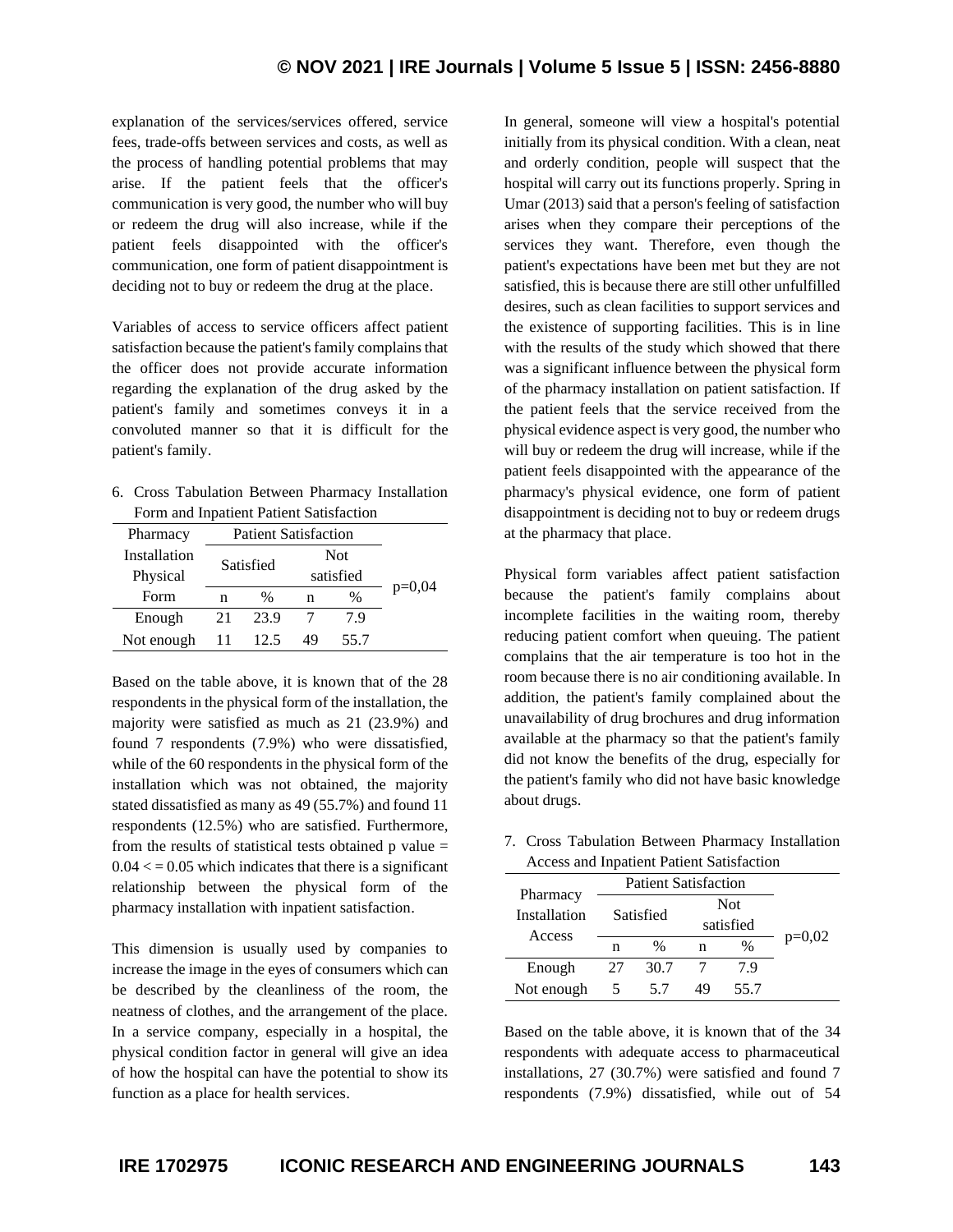# **© NOV 2021 | IRE Journals | Volume 5 Issue 5 | ISSN: 2456-8880**

respondents who lacked access to pharmaceutical installations, it was found that it was obtained that the majority stated that they were not satisfied as many as 49 (55.7%) and found 5 respondents (5.7%) who were satisfied. Furthermore, from the results of statistical tests obtained p value  $= 0.02 \le$  = 0.05 which indicates that there is a significant relationship between access to pharmacy installations with inpatient satisfaction.

If the patient feels that the service access is very good, the number who will buy or redeem the drug will also increase, while if the patient feels disappointed with the service access, one form of the patient's disappointment is deciding not to buy or redeem the drug at the place. The variable of access to officer services affects patient satisfaction because the patient's family complains about the complexity of accessing services at the pharmacy installation, for example, the difficulty of the pharmacy installation to be contacted by telephone even though the patient whose house is very far away or has been out of the hospital needs information if there are drugs that are not suitable for consumption. by the patient because it causes allergies but does not allow the patient to come to the hospital just to ask the pharmacy staff at the pharmacy installation. In addition, another problem related to access to services at pharmacy installations is the unavailability of information boards indicating the presence of pharmacies, causing many families of patients who have just come for treatment not to know the location of the pharmacy.

#### *B. Multivariate Analysis*

Multivariate analysis was carried out on the independent variables that had the most influence on patient satisfaction. The results of the multivariate statistical test can be seen as follows

| Variabel     | В     | S.E.  | Wald   | df | Nilai |
|--------------|-------|-------|--------|----|-------|
|              |       |       |        |    | p     |
| Reliability  | 4.543 | 1.426 | 10,156 | -1 | 0.001 |
| Pharmacy     |       |       |        |    |       |
| Installation | 3.911 | 1,585 | 6,091  | 1  | 0.014 |
| Physical     |       |       |        |    |       |
| Form         |       |       |        |    |       |
| Empathy      | 2.732 | 1.575 | 3,007  |    | 0.083 |

| Communi- | 7.058 2.310 | 9,338 1 0,002 |  |
|----------|-------------|---------------|--|
| cation   |             |               |  |

From the results of the above-mentioned logistic regression obtained from the last stage, it can be concluded that the most influential variable on patient satisfaction is the reliability of the staff with  $p$  value  $=$ 0.001.

#### **CONCLUSION**

Based on the results of research and discussion on the influence of the quality of pharmaceutical services on inpatient satisfaction at RSU Melati Perbaungan, it can be concluded that to obtain patient satisfaction, the hospital must always pay attention to excellent service quality.

#### REFERENCES

- [1] American Society of Hospital Pharmacist. ASHP Guideline on Preventing Medication Errors in Hospital. Am J Hosp Pharm, 2017. 50:305-14
- [2] Febriawati, Henni. Manajemen Logistik Farmasi Rumah Sakit. Yogyakarta: Gosyen, 2016
- [3] Kemenkes RI, Pedoman Pengelolaan Perbekalan Farmasi di Rumah Sakit. Jakarta : Direktorat Jenderal Binakefarmasian dan Alat Kesehatan Republik Indonesia, 2016
- [4] Kemenkes RI. Peraturan Menteri Kesehatan Republik Indonesia Nomor 58 Tahun 2014 Tentang Standar Pelayanan Kefarmasian Di Rumah Sakit. Jakarta : Departemen Kesehatan Republik Indonesia, 2014.
- [5] McNally KM. Failure-mode and effects analysis in improving a drug distribution system. Am J Health Syst Pharm 2017;54:171-7.
- [6] Nita R. Bayu S. Fajrin N. Alur Distribusi Obat dan Alat Kesehatan Instalasi Farmasi RSUD Malingping. Tangerang : Sekolah Tinggi Farmasi Muhammadiyah; 2015
- [7] Rahmayanti, Vira. Gambaran Sistem Distribusi Obat dan Bahan Medis Habis Pakai (BMHP) di Instalasi Rawat Inap RSU Kota Tangerang Selatan Tahun 2017. Skripsi. Fakultas Kedokteran dan Ilmu Kesehatan. Universitas Islam Negeri Syarif Hidayatullah. Jakarta; 2017